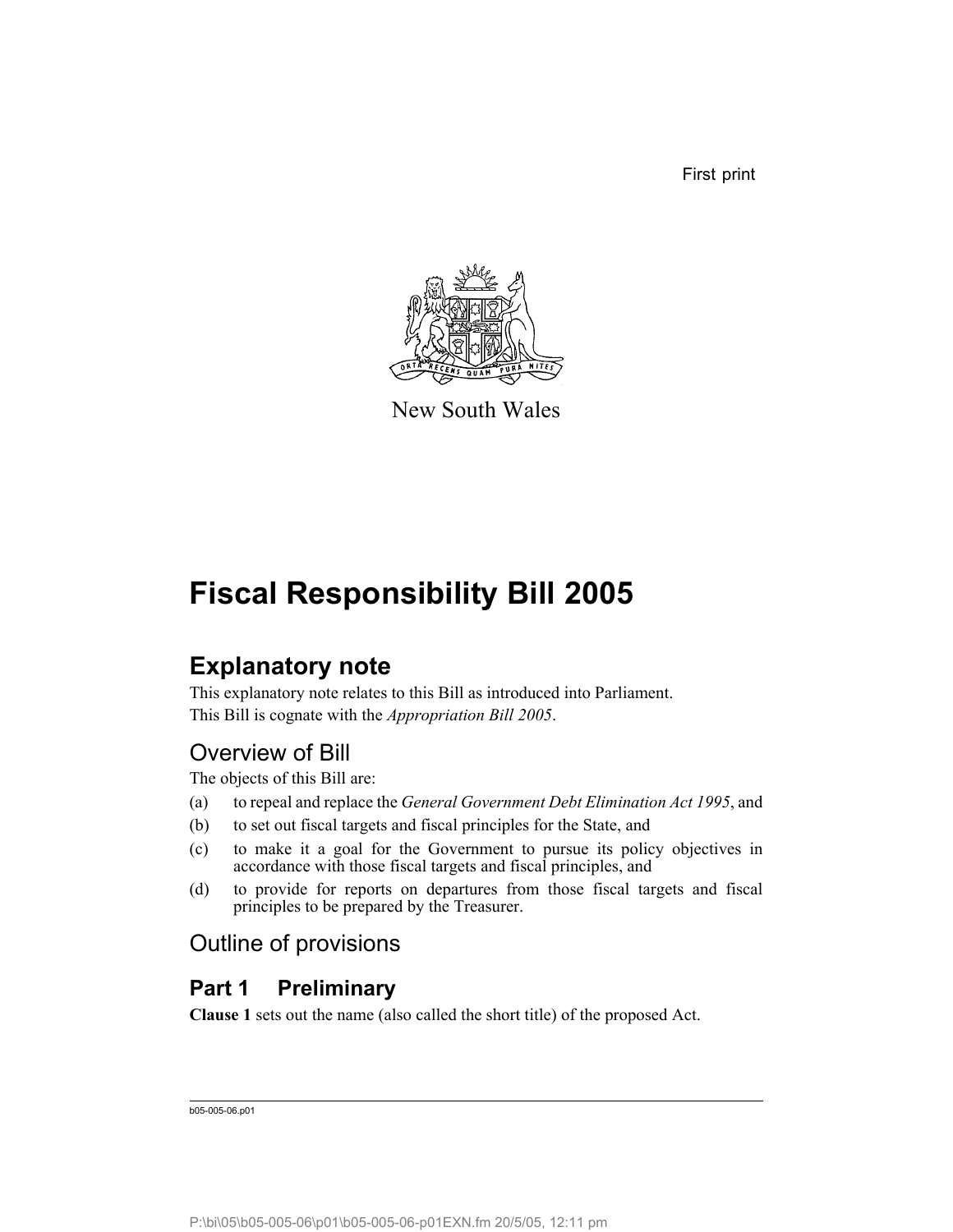Explanatory note

**Clause 2** provides for the commencement of the proposed Act on 1 July 2005 (with a specified exception).

**Clause 3** sets out the purpose, objects and application of the proposed Act.

**Clause 4** defines certain terms used in the proposed Act. In particular, *general government sector* means those New South Wales agencies or activities listed or described as part of the general government sector by the Australian Bureau of Statistics in accordance with international statistics conventions. The agencies or activities comprising the *public financial enterprise sector* and the *public trading enterprise sector* are determined in a similar way.

## **Part 2 Fiscal targets**

**Clause 5** states that, for the purposes of the proposed Act, the fiscal targets are those set out in the proposed Part. The fiscal targets are to be achieved in the context of maintaining prudent, commercially sound debt levels for the agencies or activities comprising the public trading enterprise sector.

**Clause 6** sets out the medium term fiscal targets. The first is to reduce the level of general government net financial liabilities as a proportion of gross state product to 7.5 per cent or less by 30 June 2010. The second is to maintain underlying general government net debt as a proportion of gross state product at or below its level as at 30 June 2005, unless an increase is required in net debt to reduce one or more components of general government net financial liabilities.

**Clause 7** sets out the long term fiscal targets. The first is to reduce the level of general government net financial liabilities as a proportion of gross state product to 6 per cent or less by 30 June 2015. The second is to maintain underlying general government net debt as a proportion of gross state product at or below its level as at 30 June 2005, unless an increase is required in net debt to reduce one or more components of general government net financial liabilities. The third is to eliminate total state sector unfunded superannuation liabilities by 30 June 2030.

# **Part 3 Fiscal principles**

**Clause 8** states that, for the purposes of the proposed Act, the fiscal principles are as set out in the proposed Part.

**Clause 9** states that the Government should aim to pursue its policy objectives in accordance with the fiscal principles. Those principles may be departed from in the presentation and implementation of the budget, but the departure is to be temporary and the Treasurer is to report on the departure in the budget papers.

**Clause 10** provides that the application of the fiscal principles and targets in determining the tax and other fiscal policies of the Government is subject to Commonwealth/State financial arrangements and the impact of decisions of the Commonwealth Grants Commission.

Explanatory note page 2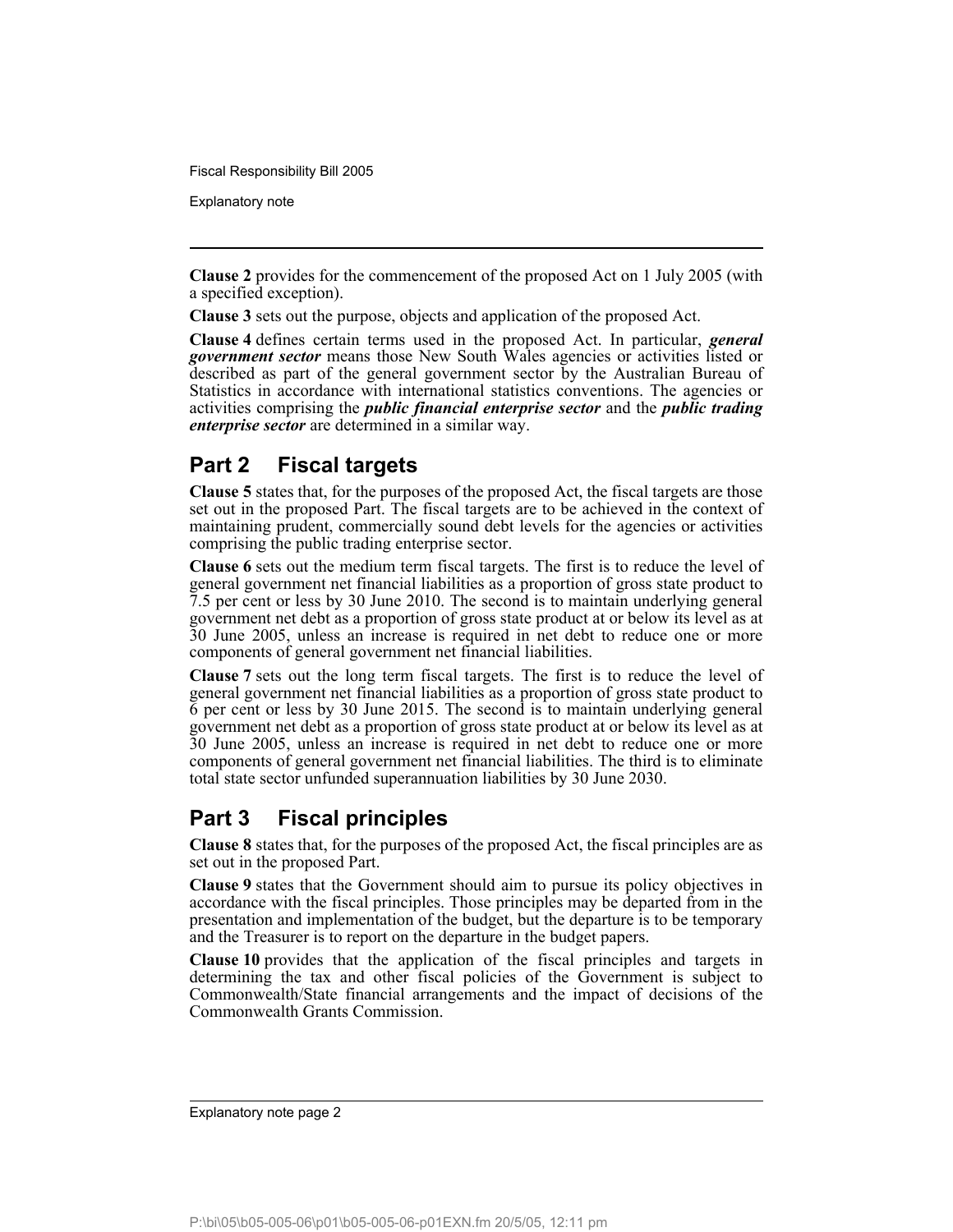Explanatory note

**Clause 11** sets out fiscal principle No l—that the budget should be framed so as to achieve a net operating result for the general government sector that is a surplus consistent with the fiscal targets.

**Clause 12** sets out fiscal principle No 2—that growth in net cost of services and expenses of the general government sector is to be managed in accordance with the objective of prudently managing State finances.

**Clause 13** sets out fiscal principle No 3—that government policy with respect to negotiating rates of pay and related conditions of employment of general government sector employees is to be consistent with the fiscal targets of the proposed Act. The clause also requires public trading enterprises, when negotiating rates of pay for employees, to take into account conditions in their industry and the government's policy for negotiating rates of pay and related conditions of employment of general government sector employees.

**Clause 14** sets out fiscal principle No 4—that capital expenditure proposals are to be evaluated in accordance with government procurement policy requirements.

**Clause 15** sets out fiscal principle No 5—that the budget should be framed taking into account the anticipated future fiscal gap likely to develop as a result of increased spending pressures associated with the ageing of the population and other long-term trends. The budget papers for 2006–2007 are to include an assessment of long-term fiscal gaps and the assessment is to be updated in conjunction with the 5-yearly review of the proposed Act. The annual budget papers are to include an assessment of the impact of budget measures in respect of expenses and revenue on long-term fiscal gaps.

**Clause 16** sets out fiscal principle No 6—that general government sector net worth should at least be maintained in real terms from year to year. The annual budget papers are to include progress reports on the measures taken to implement this fiscal principle.

**Clause 17** sets out fiscal principle No 7—that employer superannuation liabilities are to be managed and funded so as to eliminate total state sector unfunded superannuation liabilities by 30 June 2030 and that the manner of management and funding of these liabilities is to be subject to periodic review. The annual budget papers are to include progress reports on the measures taken to implement this fiscal principle.

**Clause 18** sets out fiscal principle No 8—that government agencies must align their physical asset management practices (on a whole-of-life basis) with their service delivery priorities and strategies. The annual budget papers are to include progress reports on the measures taken to implement this fiscal principle.

**Clause 19** sets out fiscal principle No 9—that financial risk is to be managed prudently on the basis of sound risk management principles. The management of financial risk comprises maintaining total state sector net financial liabilities at prudent levels, managing risks associated with contingent liabilities and managing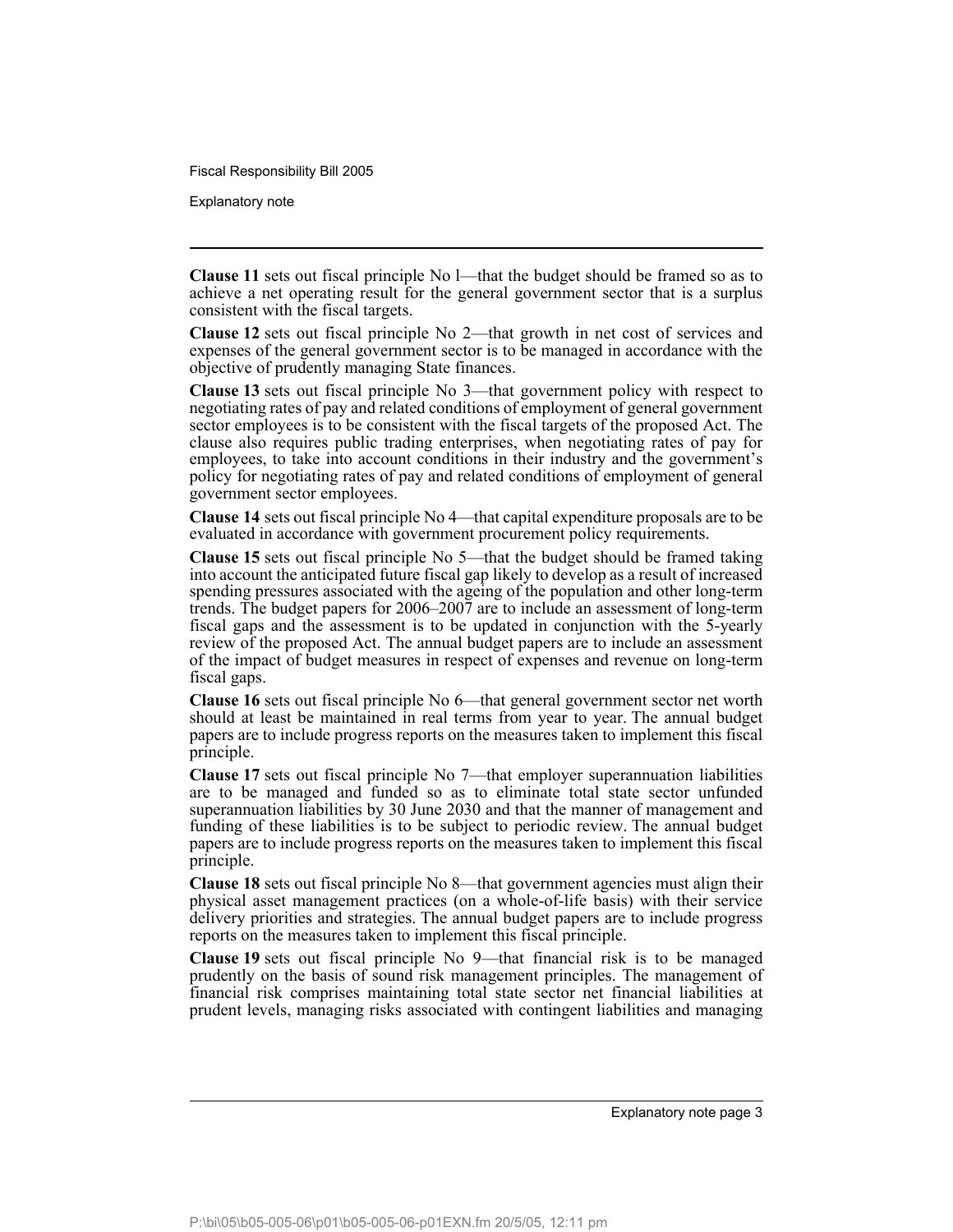Explanatory note

risks associated with the total state sector's debt and financial assets, including commercial risks arising from the ownership of public trading enterprises. The annual budget papers are to include progress reports on the measures taken to implement this fiscal principle.

**Clause 20** sets out fiscal principle No 10—that any adjustments to legislated tax rates, thresholds and bases are to be made with the maximum possible restraint having regard to the effect of these adjustments on the overall level of tax revenue, and policies should be pursued that are consistent with a reasonable degree of predictability and stability of tax rates, thresholds and bases for future years. The impact of tax policy changes is to be reported in the budget papers.

## **Part 4 Miscellaneous**

**Clause 21** provides that Parts 1, 2 and 3 of the proposed Act do not place on any person any obligation enforceable in a court of law or administrative review body.

**Clause 22** states that the proposed Act does not affect any of the provisions of the *Public Finance and Audit Act 1983* and other specified Acts.

**Clause 23** repeals the *General Government Debt Elimination Act 1995*.

**Clause 24** is a formal provision that gives effect to the amendments to the *Public Finance and Audit Act 1983*.

**Clause 25** provides for the review of the proposed Act in 5 years.

**Clause 26** requires a further review of the proposed Act to be completed in another 5 years' time.

## **Schedule 1 Amendment of Public Finance and Audit Act 1983**

**Schedule 1** contains amendments to the *Public Finance and Audit Act 1983* consequent on the enactment of the proposed Act.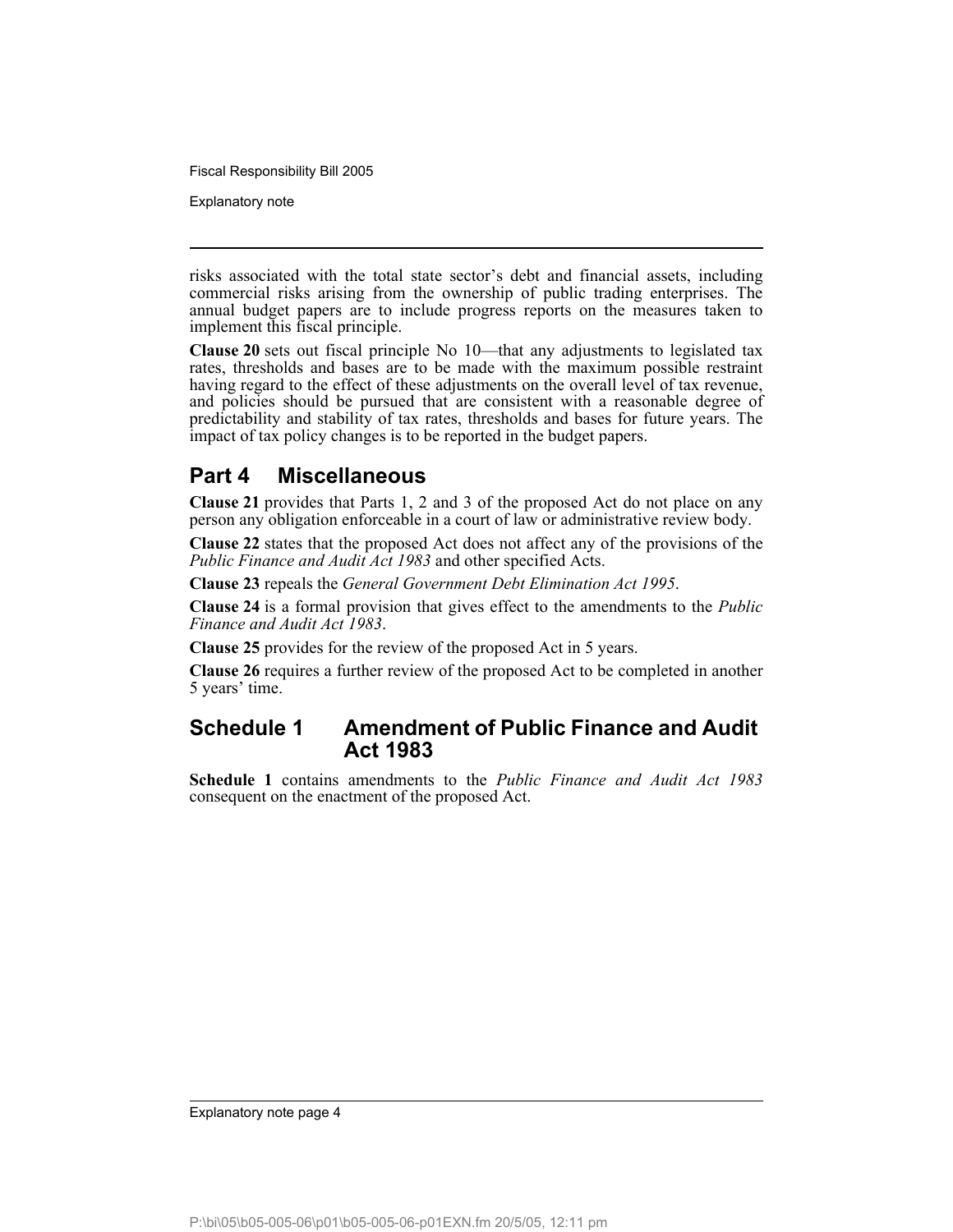First print



New South Wales

# **Fiscal Responsibility Bill 2005**

# **Contents**

|        |                                               | Page |
|--------|-----------------------------------------------|------|
| Part 1 | <b>Preliminary</b>                            |      |
|        | Name of Act                                   | 2    |
|        | 2<br>Commencement                             | 2    |
|        | 3<br>Purpose, objects and application of Act  | 2    |
|        | 4<br>Definitions and other general provisions | 3    |
| Part 2 | <b>Fiscal targets</b>                         |      |
|        | 5<br><b>Fiscal targets</b>                    | 5    |
|        | 6<br>Medium term fiscal targets               | 5    |
|        | 7<br>Long term fiscal targets                 | 5    |
| Part 3 | <b>Fiscal principles</b>                      |      |
|        | 8<br><b>Fiscal principles</b>                 | 6    |
|        | 9<br>Application of fiscal principles         | 6    |
|        |                                               |      |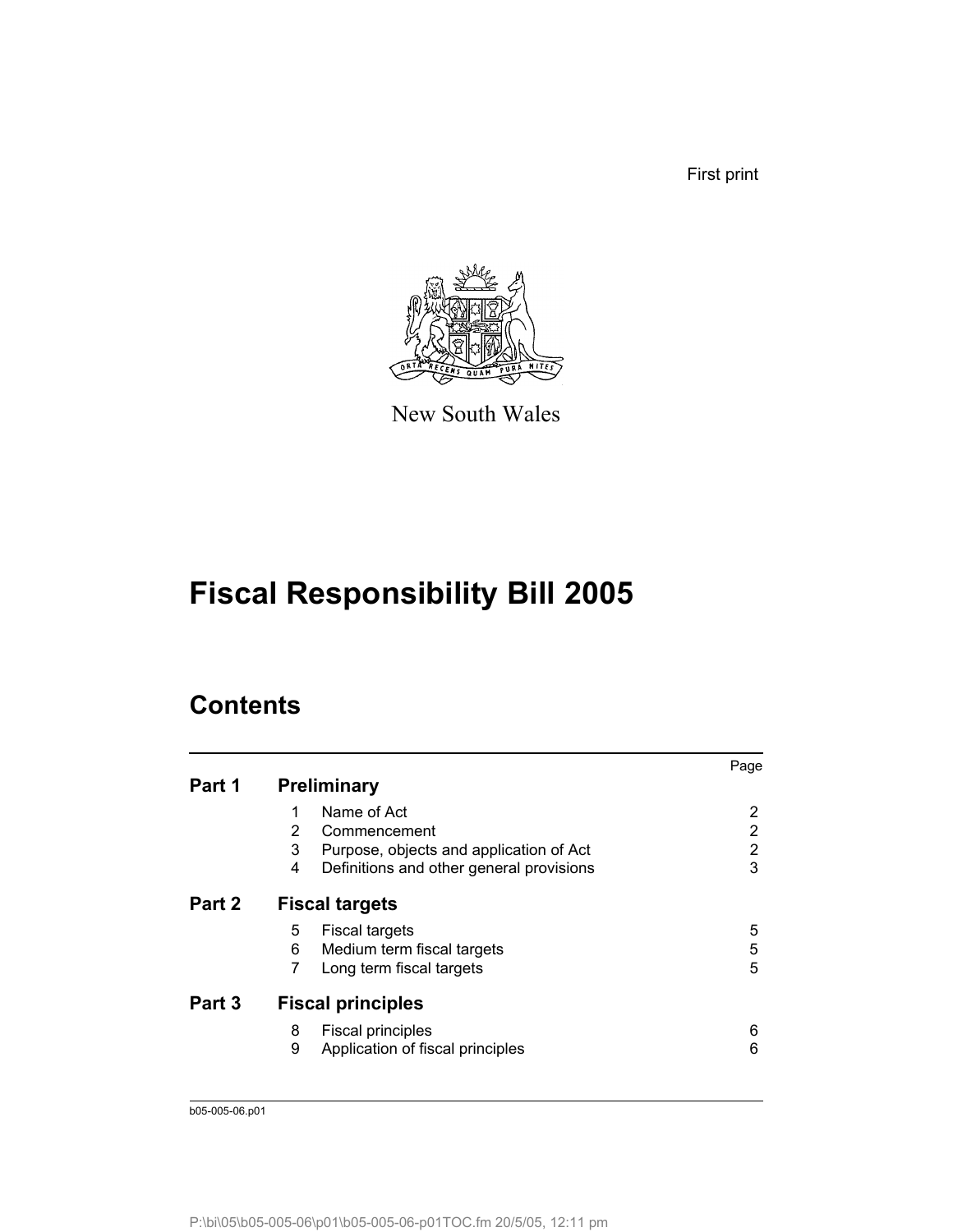**Contents** 

| <b>Schedule 1</b> |                | <b>Amendment of Public Finance and Audit Act</b><br>1983                                                        | 12 <sup>2</sup>       |
|-------------------|----------------|-----------------------------------------------------------------------------------------------------------------|-----------------------|
|                   | 24<br>25<br>26 | No 83<br>Amendment of Public Finance and Audit Act 1983 No 152<br>Review of Act<br>Further review of Act        | 10<br>10<br>11<br>11  |
|                   | 21<br>22<br>23 | <b>Effect of Act</b><br>Acts not affected by this Act<br>Repeal of General Government Debt Elimination Act 1995 | 10<br>10 <sup>1</sup> |
| Part 4            |                | <b>Miscellaneous</b>                                                                                            |                       |
|                   | 20             | Fiscal principle No 10-tax restraint                                                                            | 8                     |
|                   | 19             | Fiscal principle No 9-prudent risk management                                                                   | 8                     |
|                   | 18             | liabilities<br>Fiscal principle No 8-total asset management                                                     | 8<br>8                |
|                   | 17             | government sector net worth<br>Fiscal principle No 7-funding employer superannuation                            | $\overline{7}$        |
|                   | 16             | view to long-term fiscal pressures<br>Fiscal principle No 6-maintaining or increasing general                   | $\overline{7}$        |
|                   | 15             | proposals<br>Fiscal principle No 5-managing State finances with a                                               | $\overline{7}$        |
|                   | 14             | costs<br>Fiscal principle No 4—evaluation of capital expenditure                                                |                       |
|                   | 13             | Fiscal principle No 3—managing public sector employee                                                           | $\overline{7}$        |
|                   | 12             | Fiscal principle No 2-constrained growth in net cost of<br>services and expenses                                | 6                     |
|                   | 11             | Fiscal principle No 1—keeping the budget and forward<br>estimates in surplus                                    | 6                     |
|                   | 10             | Impact of decisions of Commonwealth Grants Commission<br>etc                                                    | 6                     |
|                   |                |                                                                                                                 | Page                  |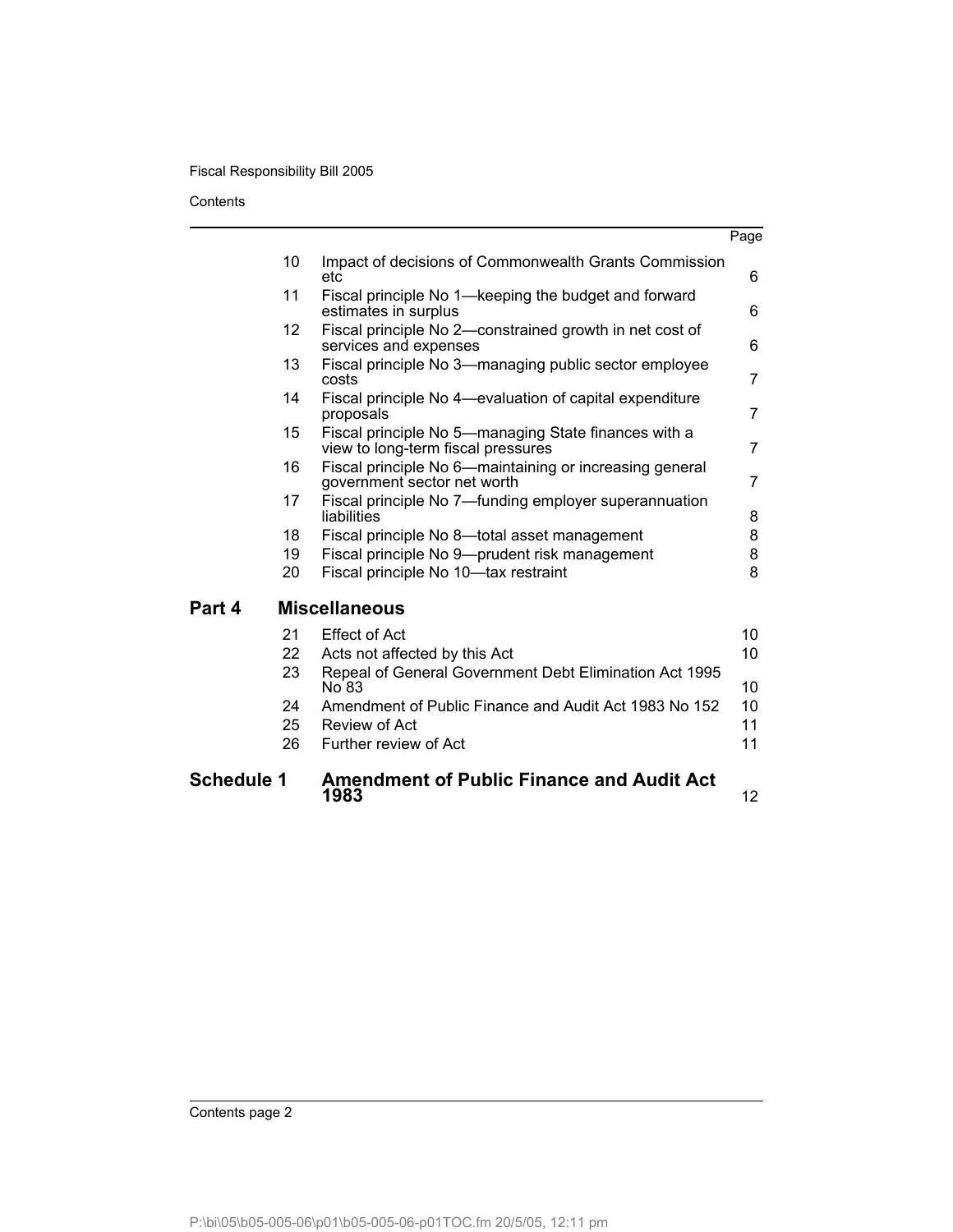

New South Wales

# **Fiscal Responsibility Bill 2005**

No , 2005

### **A Bill for**

An Act with respect to fiscal targets and fiscal principles and to repeal the *General Government Debt Elimination Act 1995*; and for other purposes.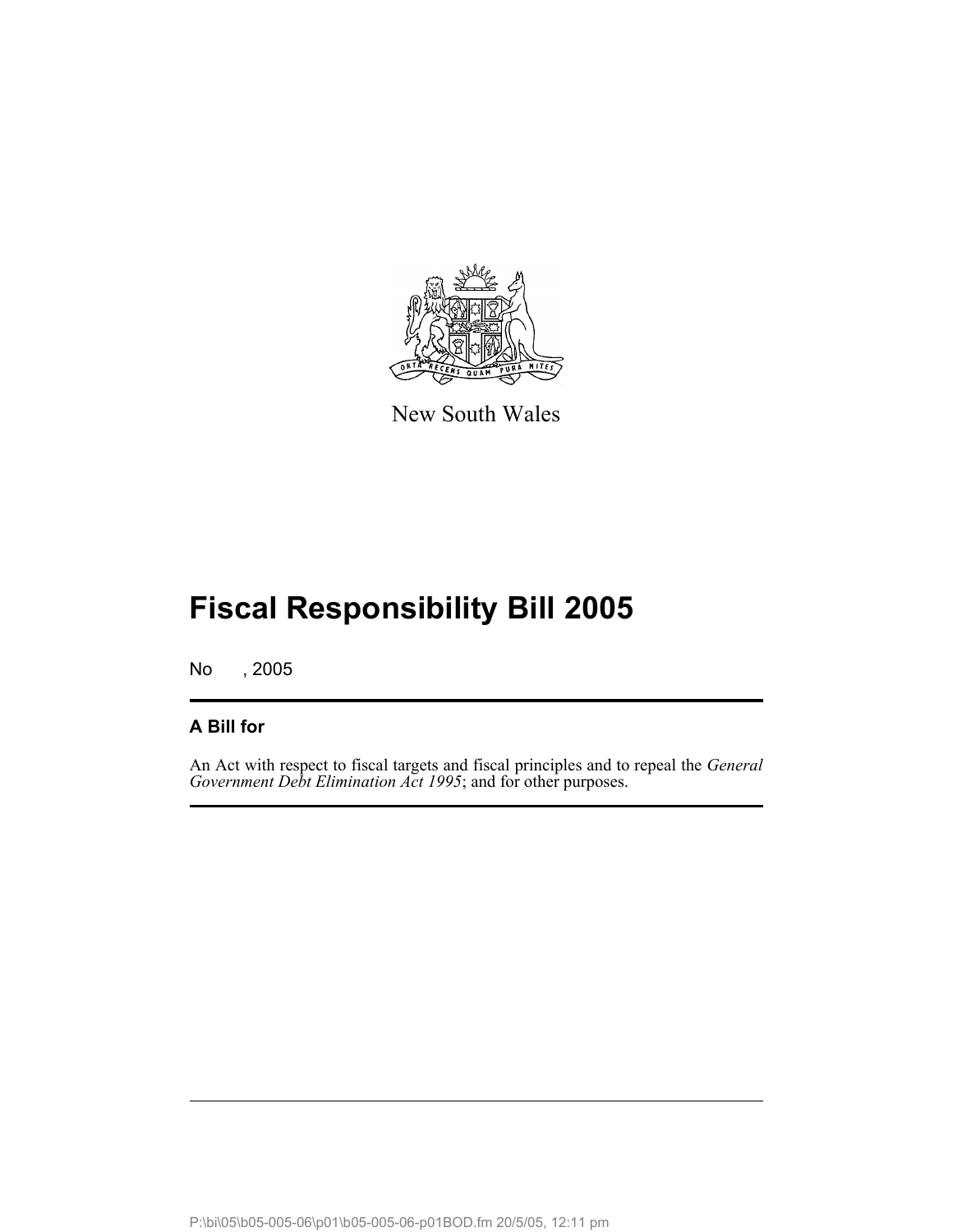### Clause 1 Fiscal Responsibility Bill 2005

Part 1 Preliminary

<span id="page-7-2"></span><span id="page-7-1"></span><span id="page-7-0"></span>

| The Legislature of New South Wales enacts: |     |                                                                                                                                                                                                                                                                                                                                                                                                                                                                                                                                                                                                                                                                            | 1                                            |
|--------------------------------------------|-----|----------------------------------------------------------------------------------------------------------------------------------------------------------------------------------------------------------------------------------------------------------------------------------------------------------------------------------------------------------------------------------------------------------------------------------------------------------------------------------------------------------------------------------------------------------------------------------------------------------------------------------------------------------------------------|----------------------------------------------|
| Part 1                                     |     | <b>Preliminary</b>                                                                                                                                                                                                                                                                                                                                                                                                                                                                                                                                                                                                                                                         | 2                                            |
| 1                                          |     | <b>Name of Act</b>                                                                                                                                                                                                                                                                                                                                                                                                                                                                                                                                                                                                                                                         | 3                                            |
|                                            |     | This Act is the <i>Fiscal Responsibility Act 2005</i> .                                                                                                                                                                                                                                                                                                                                                                                                                                                                                                                                                                                                                    | 4                                            |
| $\mathbf{2}$                               |     | Commencement                                                                                                                                                                                                                                                                                                                                                                                                                                                                                                                                                                                                                                                               | 5                                            |
|                                            | (1) | This Act commences, or is taken to have commenced, on 1 July 2005,<br>except as provided by subsection (2).                                                                                                                                                                                                                                                                                                                                                                                                                                                                                                                                                                | 6<br>$\overline{7}$                          |
|                                            | (2) | Schedule 1 [3] commences:                                                                                                                                                                                                                                                                                                                                                                                                                                                                                                                                                                                                                                                  | 8                                            |
|                                            |     | on the commencement of this Act, or<br>(a)                                                                                                                                                                                                                                                                                                                                                                                                                                                                                                                                                                                                                                 | 9                                            |
|                                            |     | on the commencement of Schedule 3.2 to the Workers<br>(b)<br>Compensation Amendment (Insurance Reform) Act 2003,                                                                                                                                                                                                                                                                                                                                                                                                                                                                                                                                                           | 10<br>11                                     |
|                                            |     | whichever is the later.                                                                                                                                                                                                                                                                                                                                                                                                                                                                                                                                                                                                                                                    | 12                                           |
| 3                                          |     | Purpose, objects and application of Act                                                                                                                                                                                                                                                                                                                                                                                                                                                                                                                                                                                                                                    | 13                                           |
|                                            | (1) | The purpose of this Act is to provide the framework for the conduct of<br>New South Wales fiscal policy, with a view to maintaining financial<br>results that are fiscally sustainable in the medium and long term.                                                                                                                                                                                                                                                                                                                                                                                                                                                        | 14<br>15<br>16                               |
|                                            |     | Note. Fiscal sustainability requires that the Government be able to manage<br>financial risks and financial shocks in future periods without having to introduce<br>significant and economically or socially destabilising expenditure or revenue<br>adjustments in those future periods. What is considered consistent with fiscal<br>sustainability will vary depending on the strength and outlook for the economy,<br>the structure of expenditure and revenue of the budget, the outlook for the<br>State's credit rating, demographic and social trends that will affect the budget,<br>and the nature of financial risks faced by the Government at any given time. | 17<br>18<br>19<br>20<br>21<br>22<br>23<br>24 |
|                                            | (2) | The following principles are to be employed in meeting the purpose of<br>this Act:                                                                                                                                                                                                                                                                                                                                                                                                                                                                                                                                                                                         | 25<br>26                                     |
|                                            |     | to set out fiscal targets and fiscal principles for the State,<br>(a)                                                                                                                                                                                                                                                                                                                                                                                                                                                                                                                                                                                                      | 27                                           |
|                                            |     | to make it a goal for the Government to pursue its policy<br>(b)<br>objectives in accordance with those fiscal targets and fiscal<br>principles,                                                                                                                                                                                                                                                                                                                                                                                                                                                                                                                           | 28<br>29<br>30                               |
|                                            |     | to provide for progress reports on those fiscal targets and fiscal<br>(c)<br>principles in the annual budget papers,                                                                                                                                                                                                                                                                                                                                                                                                                                                                                                                                                       | 31<br>32                                     |
|                                            |     | to provide for reports on departures from those fiscal targets and<br>(d)<br>fiscal principles to be prepared by the Treasurer.                                                                                                                                                                                                                                                                                                                                                                                                                                                                                                                                            | 33<br>34                                     |
|                                            | (3) | This Act applies to and in respect of the State budget.                                                                                                                                                                                                                                                                                                                                                                                                                                                                                                                                                                                                                    | 35                                           |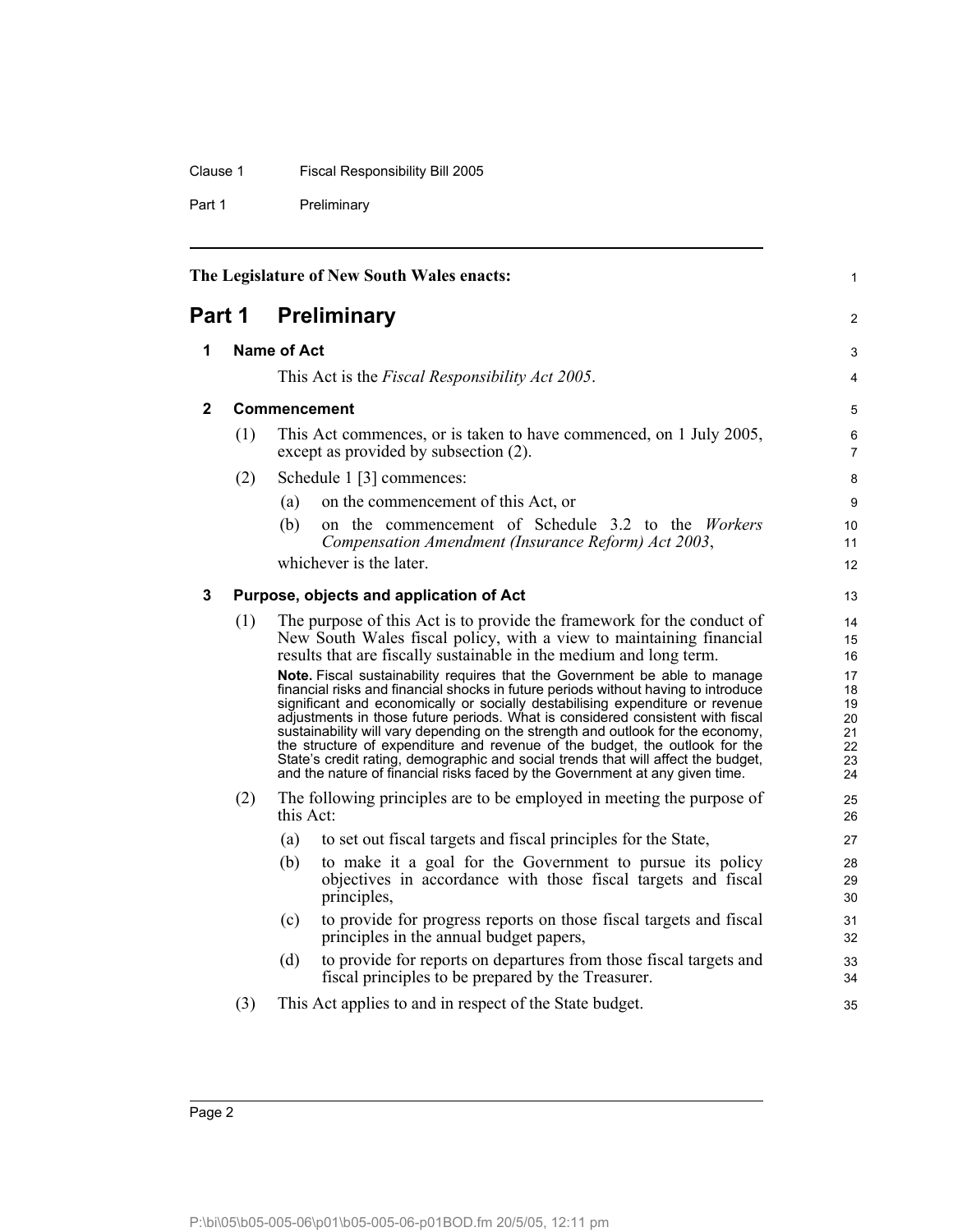Fiscal Responsibility Bill 2005 Clause 4

<span id="page-8-0"></span>

| (1) | In this Act:                                                                                                                                     |  |
|-----|--------------------------------------------------------------------------------------------------------------------------------------------------|--|
|     | <b>budget papers</b> means the budget papers of the Government tabled in<br>Parliament in connection with annual Appropriation Bills.            |  |
|     | <i>financial asset</i> means a financial asset as described in accordance with<br>GFS.                                                           |  |
|     | general government net financial liabilities includes all liabilities of<br>the general government sector (such as unfunded superannuation and   |  |
|     | insurance liabilities) less all financial assets held by the general<br>government sector (such as cash, advances and investments except for     |  |
|     | the Government's equity in the public financial enterprise sector and the<br>public trading enterprise sector).                                  |  |
|     | <i>general government sector</i> means New South Wales agencies or<br>activities listed or described as part of the general government sector by |  |
|     | the Australian Bureau of Statistics (which are listed or described in<br>accordance with international statistics conventions).                  |  |
|     | government finance statistics or GFS means Australian Bureau of<br>Statistics principles for the presentation of government finances (which      |  |
|     | are based on international statistics conventions).                                                                                              |  |
|     | net cost of services means the total cost of services less any revenue<br>retained by agencies involved in the provision of the services.        |  |
|     | net operating result means the excess of total revenue over total<br>expenses as described for GFS.                                              |  |
|     | Note. Net operating result excludes expenditure on the acquisition of capital<br>assets, but includes the consumption of capital (depreciation). |  |
|     | net worth means total assets less total liabilities as described for GFS.                                                                        |  |
|     | <i>public financial enterprise sector</i> means New South Wales agencies or                                                                      |  |
|     | activities listed or described as part of the public financial corporation<br>sector by the Australian Bureau of Statistics (which are listed or |  |
|     | described in accordance with international statistics conventions).                                                                              |  |
|     | Note. The Australian Bureau of Statistics refers to the public financial enterprise<br>sector as public financial corporations.                  |  |
|     | <i>public trading enterprise sector</i> means New South Wales agencies or                                                                        |  |
|     | activities listed or described as part of the public non-financial<br>corporation sector by the Australian Bureau of Statistics (which are       |  |
|     | listed or described in accordance with international statistics                                                                                  |  |
|     | conventions).                                                                                                                                    |  |
|     | <b><i>total state sector</i></b> means the general government sector, the public                                                                 |  |
|     | financial enterprise sector and the public trading enterprise sector.                                                                            |  |
|     | underlying general government net debt means the sum of the deposits                                                                             |  |
|     | held by, advances received by and borrowings made by the general<br>government sector less the sum of cash and deposits held by, advances        |  |

Preliminary **Preliminary** Part 1

P:\bi\05\b05-005-06\p01\b05-005-06-p01BOD.fm 20/5/05, 12:11 pm

Page 3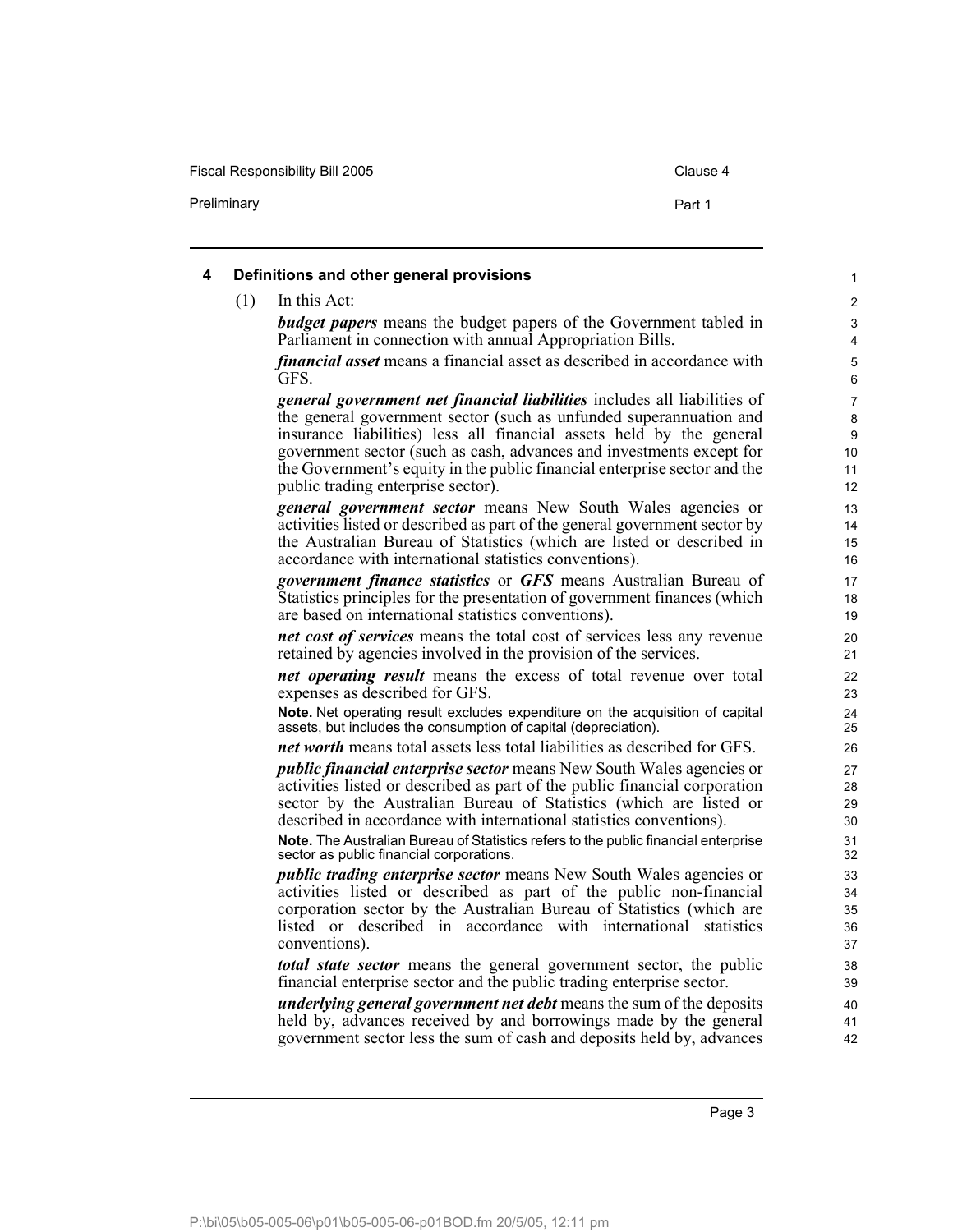#### Clause 4 Fiscal Responsibility Bill 2005

#### Part 1 Preliminary

paid and investments, loans and placements made by the general government sector (as described for GFS). It excludes financial assets that are allocated to fund other liabilities through legislation or contract (for example, the net financial assets of the Liability Management Ministerial Corporation).

- (2) A reference in the definitions of *general government sector*, *public financial enterprise sector* and *public trading enterprise sector* in subsection (1) to agencies or activities listed or described by the Australian Bureau of Statistics is a reference to agencies or activities listed or described by the Bureau for the purposes of the preparation of GFS.
- (3) Notes included in this Act do not form part of this Act.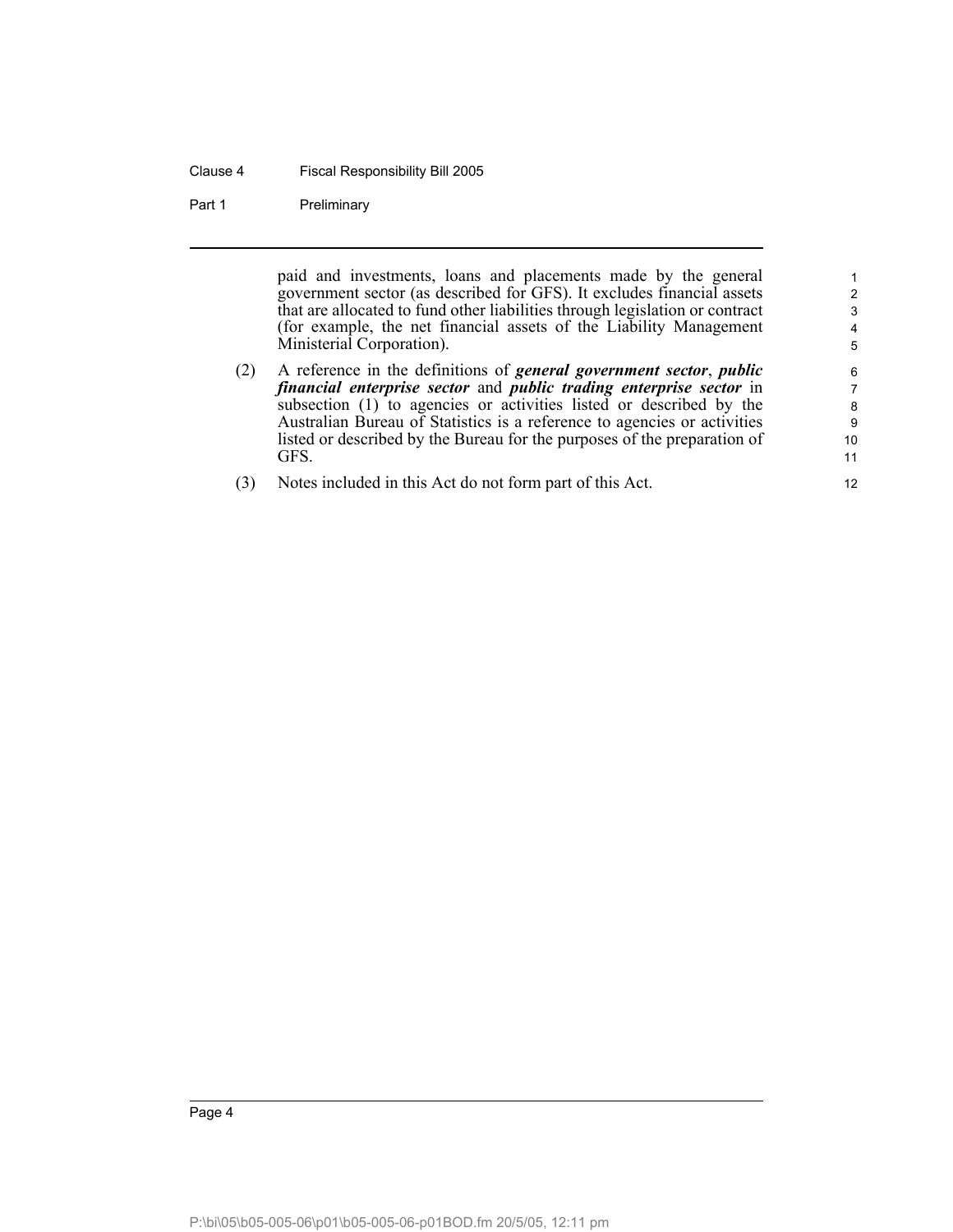Fiscal Responsibility Bill 2005 Clause 5

<span id="page-10-3"></span><span id="page-10-2"></span><span id="page-10-1"></span><span id="page-10-0"></span>

|   | Part 2 | <b>Fiscal targets</b>                                                                                                                                                                                                                                                                   | $\mathbf{1}$               |
|---|--------|-----------------------------------------------------------------------------------------------------------------------------------------------------------------------------------------------------------------------------------------------------------------------------------------|----------------------------|
| 5 |        | <b>Fiscal targets</b>                                                                                                                                                                                                                                                                   | $\overline{2}$             |
|   | (1)    | For the purposes of this Act, the fiscal targets are as set out in this Part.                                                                                                                                                                                                           | 3                          |
|   | (2)    | The fiscal targets comprise:                                                                                                                                                                                                                                                            | $\overline{4}$             |
|   |        | the medium term fiscal targets, and<br>(a)                                                                                                                                                                                                                                              | 5                          |
|   |        | (b)<br>the long term fiscal targets.                                                                                                                                                                                                                                                    | 6                          |
|   | (3)    | The fiscal targets are to be achieved in the context of maintaining<br>prudent, commercially sound debt levels for the agencies or activities<br>comprising the public trading enterprise sector.                                                                                       | $\overline{7}$<br>8<br>9   |
| 6 |        | <b>Medium term fiscal targets</b>                                                                                                                                                                                                                                                       | 10                         |
|   |        | The medium term fiscal targets are:                                                                                                                                                                                                                                                     | 11                         |
|   |        | to reduce the level of general government net financial liabilities<br>(a)<br>as a proportion of gross state product to 7.5 per cent or less by<br>30 June 2010, and                                                                                                                    | 12<br>13<br>14             |
|   |        | (b)<br>to maintain underlying general government net debt as a<br>proportion of gross state product at or below its level as at 30 June<br>2005, unless an increase is required in net debt to reduce one or<br>more components of general government net financial liabilities.        | 15<br>16<br>17<br>18       |
| 7 |        | Long term fiscal targets                                                                                                                                                                                                                                                                | 19                         |
|   |        | The long term fiscal targets are:                                                                                                                                                                                                                                                       | 20                         |
|   |        | to reduce the level of general government net financial liabilities<br>(a)<br>as a proportion of gross state product to 6 per cent or less by<br>30 June 2015, and                                                                                                                      | 21<br>22<br>23             |
|   |        | (b)<br>to maintain underlying general government net debt as a<br>proportion of gross state product at or below its level as at 30 June<br>2005, unless an increase is required in net debt to reduce one or<br>more components of general government net financial liabilities,<br>and | 24<br>25<br>26<br>27<br>28 |
|   |        | to eliminate total state sector unfunded superannuation liabilities<br>(c)<br>by 30 June 2030.                                                                                                                                                                                          | 29<br>30                   |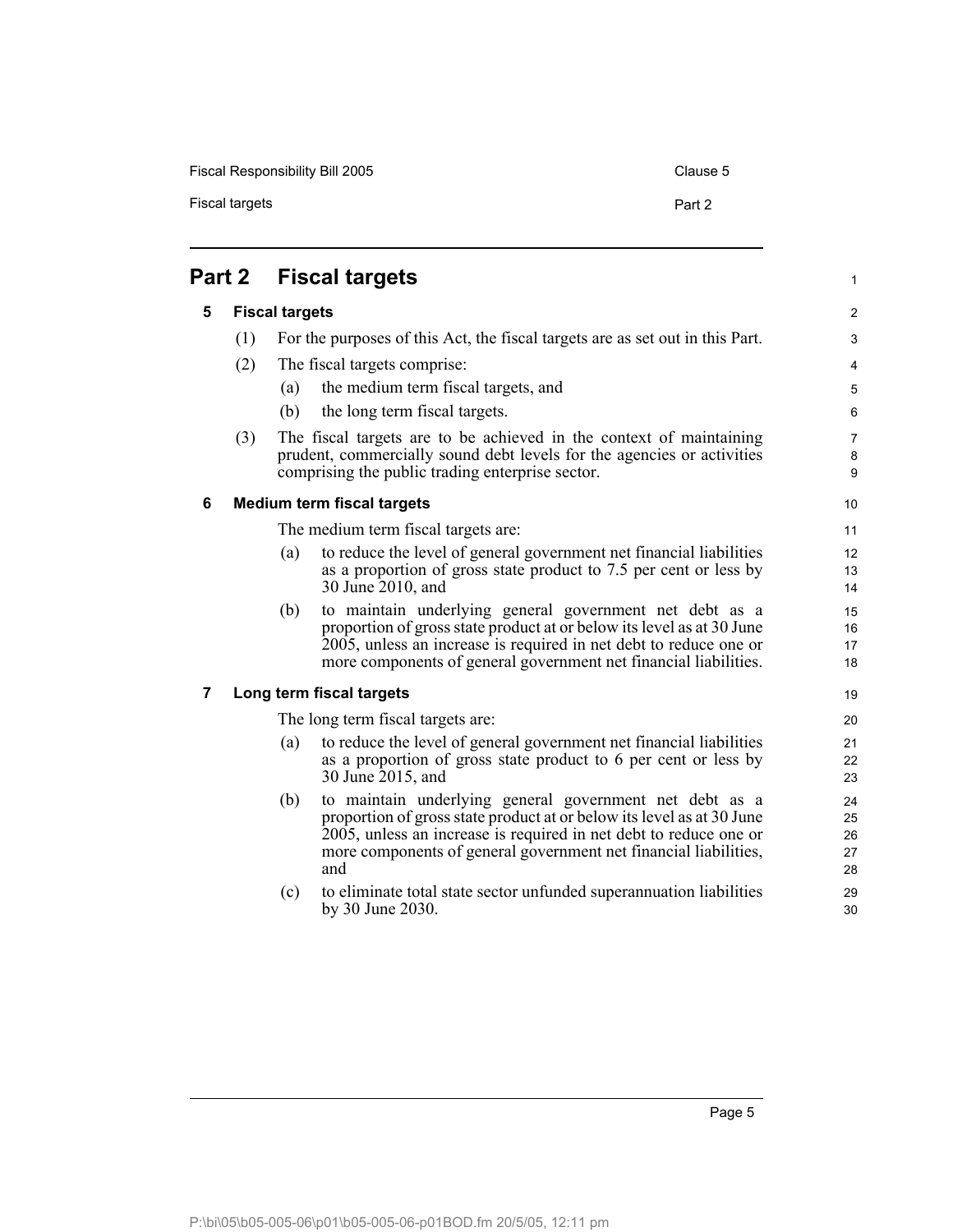Part 3 Fiscal principles

<span id="page-11-5"></span><span id="page-11-4"></span><span id="page-11-3"></span><span id="page-11-2"></span><span id="page-11-1"></span><span id="page-11-0"></span>

| Part 3 |         | <b>Fiscal principles</b>                                                                                                                                                                                                                                    | $\mathbf{1}$             |
|--------|---------|-------------------------------------------------------------------------------------------------------------------------------------------------------------------------------------------------------------------------------------------------------------|--------------------------|
| 8      |         | <b>Fiscal principles</b>                                                                                                                                                                                                                                    | 2                        |
|        |         | For the purposes of this Act, the fiscal principles are as set out in this<br>Part.                                                                                                                                                                         | 3<br>4                   |
| 9      |         | <b>Application of fiscal principles</b>                                                                                                                                                                                                                     | $\mathbf 5$              |
|        | (1)     | The fiscal principles relate to sound financial management, and<br>accordingly the Government should aim to pursue its policy objectives<br>in accordance with those principles.                                                                            | 6<br>$\overline{7}$<br>8 |
|        | (2)     | Those principles may be departed from in the presentation and<br>implementation of the budget, but any departure should be temporary.                                                                                                                       | 9<br>10                  |
|        | (3)     | The Treasurer is to include in the budget papers a statement containing<br>the following:                                                                                                                                                                   | 11<br>12                 |
|        |         | the reasons for the departure,<br>(a)                                                                                                                                                                                                                       | 13                       |
|        |         | the approach to be taken to enable a return to the principles,<br>(b)                                                                                                                                                                                       | 14                       |
|        |         | the time frame within which a return to the principles should<br>(c)<br>occur.                                                                                                                                                                              | 15<br>16                 |
| 10     |         | <b>Impact of decisions of Commonwealth Grants Commission etc</b>                                                                                                                                                                                            | 17                       |
|        |         | The application of the fiscal principles and targets in determining the<br>tax and other fiscal policies of the Government is subject to<br>Commonwealth/State financial arrangements and the impact of<br>decisions of the Commonwealth Grants Commission. | 18<br>19<br>20<br>21     |
| 11     | surplus | Fiscal principle No 1—keeping the budget and forward estimates in                                                                                                                                                                                           | 22<br>23                 |
|        |         | Fiscal principle No 1 is that the budget should be framed so as to<br>achieve a net operating result for the general government sector that is<br>a surplus consistent with the fiscal targets.                                                             | 24<br>25<br>26           |
| 12     |         | Fiscal principle No 2-constrained growth in net cost of services and<br>expenses                                                                                                                                                                            | 27<br>28                 |
|        | (1)     | Fiscal principle No 2 is that growth in net cost of services and expenses<br>of the general government sector is to be managed in accordance with<br>the objective of prudently managing State finances.                                                    | 29<br>30<br>31           |
|        | (2)     | For the purposes of this section, the average annual growth in net cost<br>of services and expenses of the general government sector on a GFS<br>basis is to be calculated for:                                                                             | 32<br>33<br>34           |
|        |         | the 4-year period ending with, and inclusive of, the financial year<br>(a)<br>prior to the budget year, and                                                                                                                                                 | 35<br>36                 |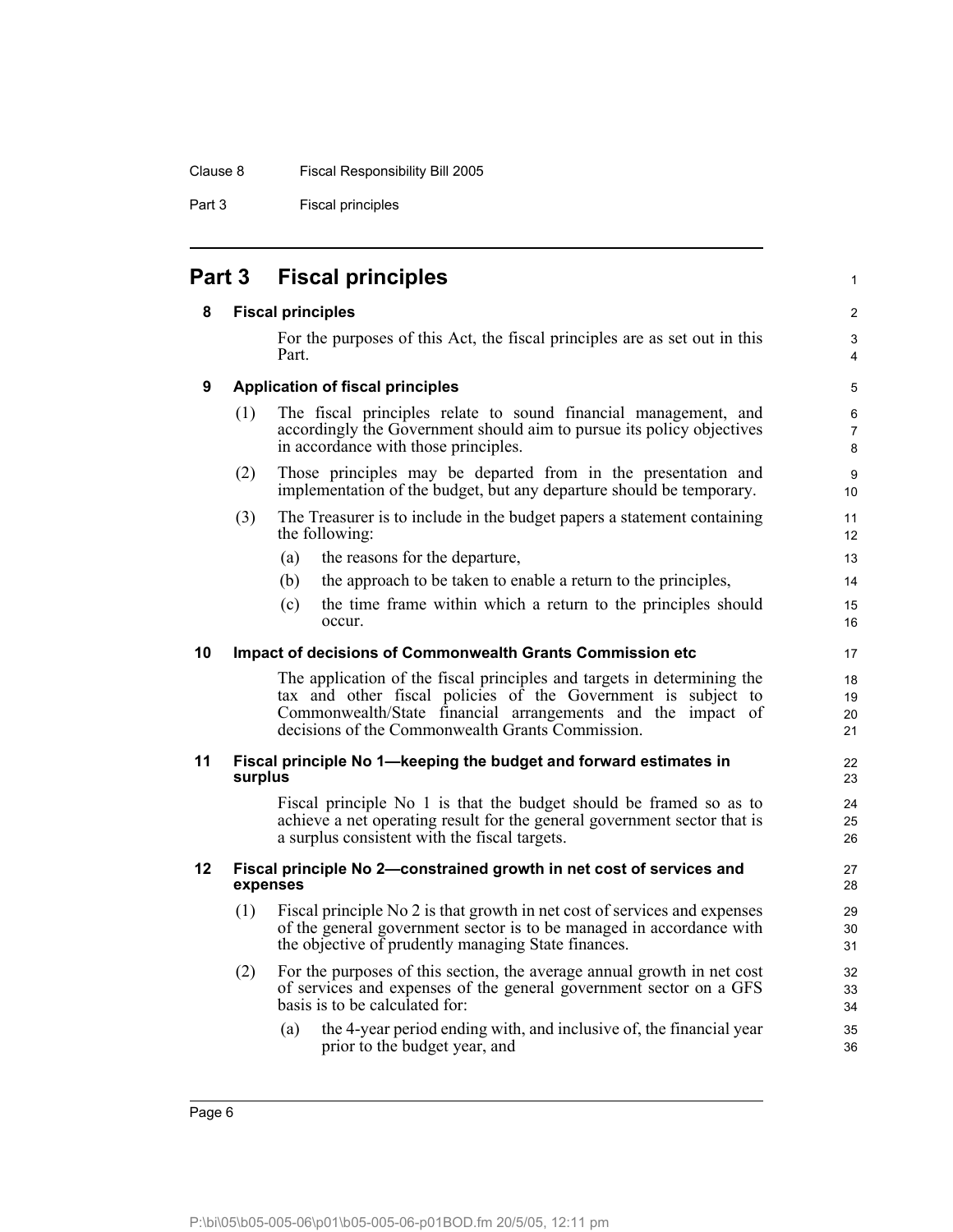<span id="page-12-3"></span><span id="page-12-2"></span><span id="page-12-1"></span><span id="page-12-0"></span>

|    | <b>Fiscal principles</b> | Part 3                                                                                                                                                                                                                                                                                                                 |                                     |
|----|--------------------------|------------------------------------------------------------------------------------------------------------------------------------------------------------------------------------------------------------------------------------------------------------------------------------------------------------------------|-------------------------------------|
|    |                          | the 4-year budget and forward estimates period commencing<br>(b)<br>with the budget year.                                                                                                                                                                                                                              | 1<br>$\overline{2}$                 |
|    | (3)                      | For each of the 4-year periods referred to in subsection (2), the average<br>annual growth in net cost of services and expenses is to be kept at or<br>below long-term average revenue growth. An assessment of past and<br>prospective long-term average revenue growth is to be reported each<br>year in the budget. | 3<br>4<br>5<br>6<br>$\overline{7}$  |
|    | (4)                      | The calculations required by subsection $(2)$ (a) and (b) are to be reported<br>in the annual budget papers.                                                                                                                                                                                                           | 8<br>9                              |
| 13 |                          | Fiscal principle No 3-managing public sector employee costs                                                                                                                                                                                                                                                            | 10                                  |
|    | (1)                      | Fiscal principle No 3 is that government policy with respect to<br>negotiating rates of pay and related conditions of employment of<br>general government sector employees is to be consistent with the fiscal<br>targets.                                                                                             | 11<br>$12 \overline{ }$<br>13<br>14 |
|    | (2)                      | In negotiating rates of pay for employees, public trading enterprises are<br>to take into account conditions in their industry and the government's<br>policy for negotiating rates of pay and related conditions of employment<br>of general government sector employees.                                             | 15<br>16<br>17<br>18                |
| 14 |                          | Fiscal principle No 4-evaluation of capital expenditure proposals                                                                                                                                                                                                                                                      | 19                                  |
|    |                          | Fiscal principle No 4 is that capital expenditure proposals are to be<br>evaluated in accordance with government procurement policy<br>requirements.                                                                                                                                                                   | 20<br>21<br>22                      |
| 15 |                          | Fiscal principle No 5—managing State finances with a view to long-term<br>fiscal pressures                                                                                                                                                                                                                             | 23<br>24                            |
|    | (1)                      | Fiscal principle No 5 is that the budget should be framed taking into<br>account the anticipated future fiscal gap likely to develop as a result of<br>increased spending pressures associated with the ageing of the<br>population and other long-term trends.                                                        | 25<br>26<br>27<br>28                |
|    | (2)                      | An assessment of long-term fiscal gaps is to be presented in the<br>2006–2007 budget papers and is to be updated in the budget papers in<br>conjunction with the $\bar{5}$ -yearly review of this Act.                                                                                                                 | 29<br>30<br>31                      |
|    | (3)                      | An assessment of the impact of budget measures in respect of expenses<br>and revenue on long-term fiscal gaps is to be presented in the annual<br>budget papers.                                                                                                                                                       | 32<br>33<br>34                      |
| 16 |                          | Fiscal principle No 6-maintaining or increasing general government<br>sector net worth                                                                                                                                                                                                                                 | 35<br>36                            |
|    | (1)                      | Fiscal principle No 6 is that general government sector net worth should<br>at least be maintained in real terms from year to year.                                                                                                                                                                                    | 37<br>38                            |

Fiscal Responsibility Bill 2005 Clause 13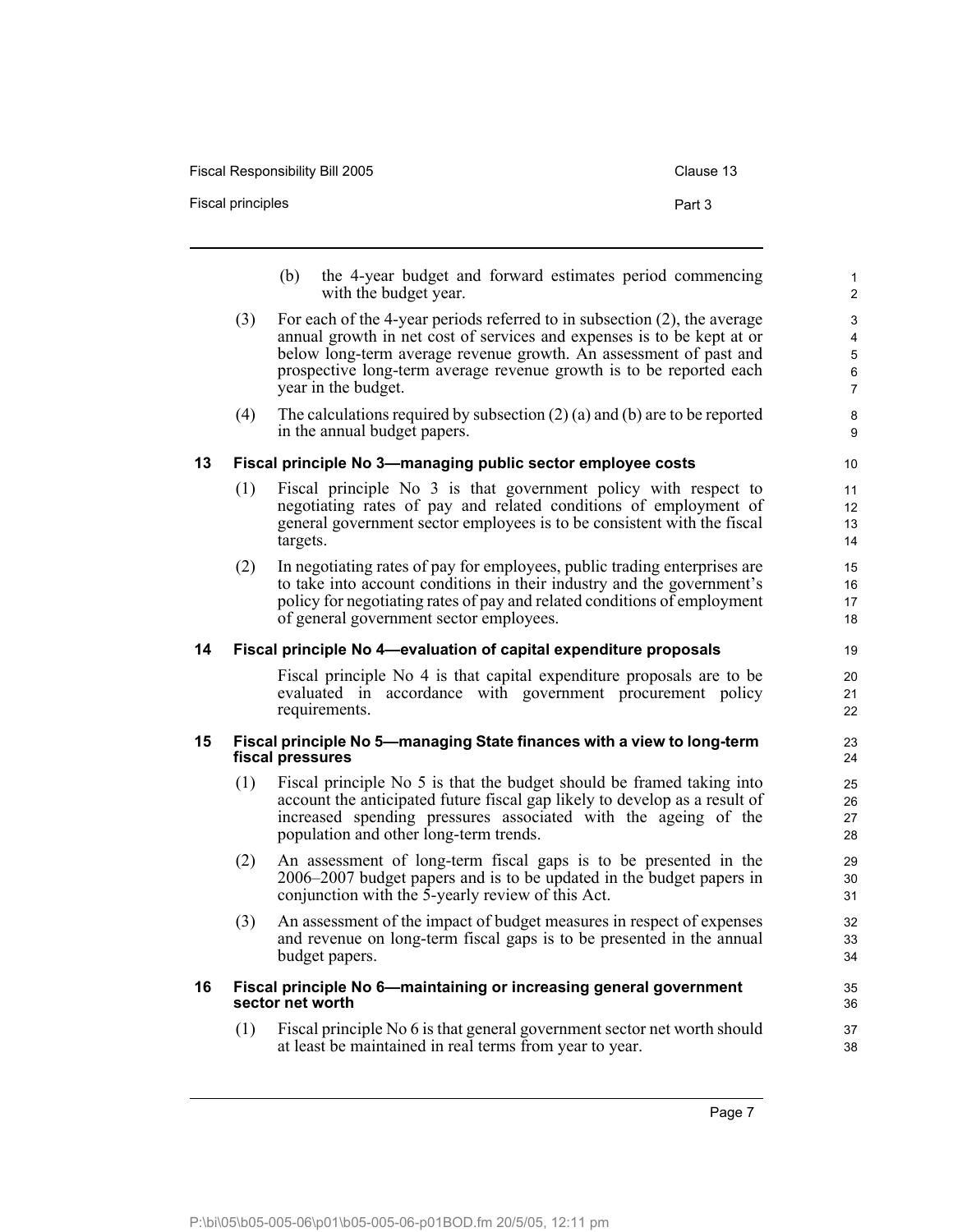### Clause 17 Fiscal Responsibility Bill 2005

Part 3 Fiscal principles

<span id="page-13-3"></span><span id="page-13-2"></span><span id="page-13-1"></span><span id="page-13-0"></span>

|    | (2) | Measures taken to implement this fiscal principle are to be identified<br>and subject to progress reports in the annual budget papers.                                                                                                                                                                                                                                                                                | $\mathbf{1}$<br>$\overline{2}$                  |
|----|-----|-----------------------------------------------------------------------------------------------------------------------------------------------------------------------------------------------------------------------------------------------------------------------------------------------------------------------------------------------------------------------------------------------------------------------|-------------------------------------------------|
| 17 |     | Fiscal principle No 7-funding employer superannuation liabilities                                                                                                                                                                                                                                                                                                                                                     | 3                                               |
|    | (1) | Fiscal principle No 7 is that employer superannuation liabilities are to<br>be managed and funded so as to eliminate total state sector unfunded<br>superannuation liabilities by 30 June 2030 and that the manner of<br>management and funding of these liabilities is to be subject to periodic<br>review.                                                                                                          | 4<br>$\overline{5}$<br>6<br>$\overline{7}$<br>8 |
|    | (2) | Measures taken to implement this fiscal principle are to be identified<br>and subject to progress reports in the annual budget papers.                                                                                                                                                                                                                                                                                | 9<br>10 <sup>°</sup>                            |
| 18 |     | Fiscal principle No 8-total asset management                                                                                                                                                                                                                                                                                                                                                                          | 11                                              |
|    | (1) | Fiscal principle No 8 is that government agencies must align their<br>physical asset management practices (on a whole-of-life basis) with<br>their service delivery priorities and strategies.                                                                                                                                                                                                                        | 12 <sup>2</sup><br>13<br>14                     |
|    | (2) | Measures taken to implement this fiscal principle are to be identified<br>and subject to progress reports in the annual budget papers.                                                                                                                                                                                                                                                                                | 15<br>16                                        |
| 19 |     | Fiscal principle No 9-prudent risk management                                                                                                                                                                                                                                                                                                                                                                         | 17                                              |
|    | (1) | Fiscal principle No 9 is that financial risk is to be managed prudently on<br>the basis of sound risk management principles.                                                                                                                                                                                                                                                                                          | 18<br>19                                        |
|    | (2) | For the purposes of this section, the management of financial risk<br>comprises the following:                                                                                                                                                                                                                                                                                                                        | 20<br>21                                        |
|    |     | (a)<br>maintaining total state sector net financial liabilities at prudent<br>levels,                                                                                                                                                                                                                                                                                                                                 | 22<br>23                                        |
|    |     | (b)<br>managing risks associated with contingent liabilities,                                                                                                                                                                                                                                                                                                                                                         | 24                                              |
|    |     | (c)<br>managing risks associated with the total state sector's debt and<br>financial assets, including commercial risks arising from the<br>ownership of public trading enterprises.                                                                                                                                                                                                                                  | 25<br>26<br>27                                  |
|    | (3) | Measures taken to implement this fiscal principle are to be identified<br>and subject to progress reports in the annual budget papers.                                                                                                                                                                                                                                                                                | 28<br>29                                        |
| 20 |     | Fiscal principle No 10-tax restraint                                                                                                                                                                                                                                                                                                                                                                                  | 30                                              |
|    | (1) | Fiscal principle No 10 is that any adjustments to legislated tax rates,<br>thresholds and bases are to be made with the maximum possible<br>restraint having regard to the effect of these adjustments on the overall<br>level of tax revenue, and policies should be pursued that are consistent<br>with a reasonable degree of predictability and stability of tax rates,<br>thresholds and bases for future years. | 31<br>32<br>33<br>34<br>35<br>36                |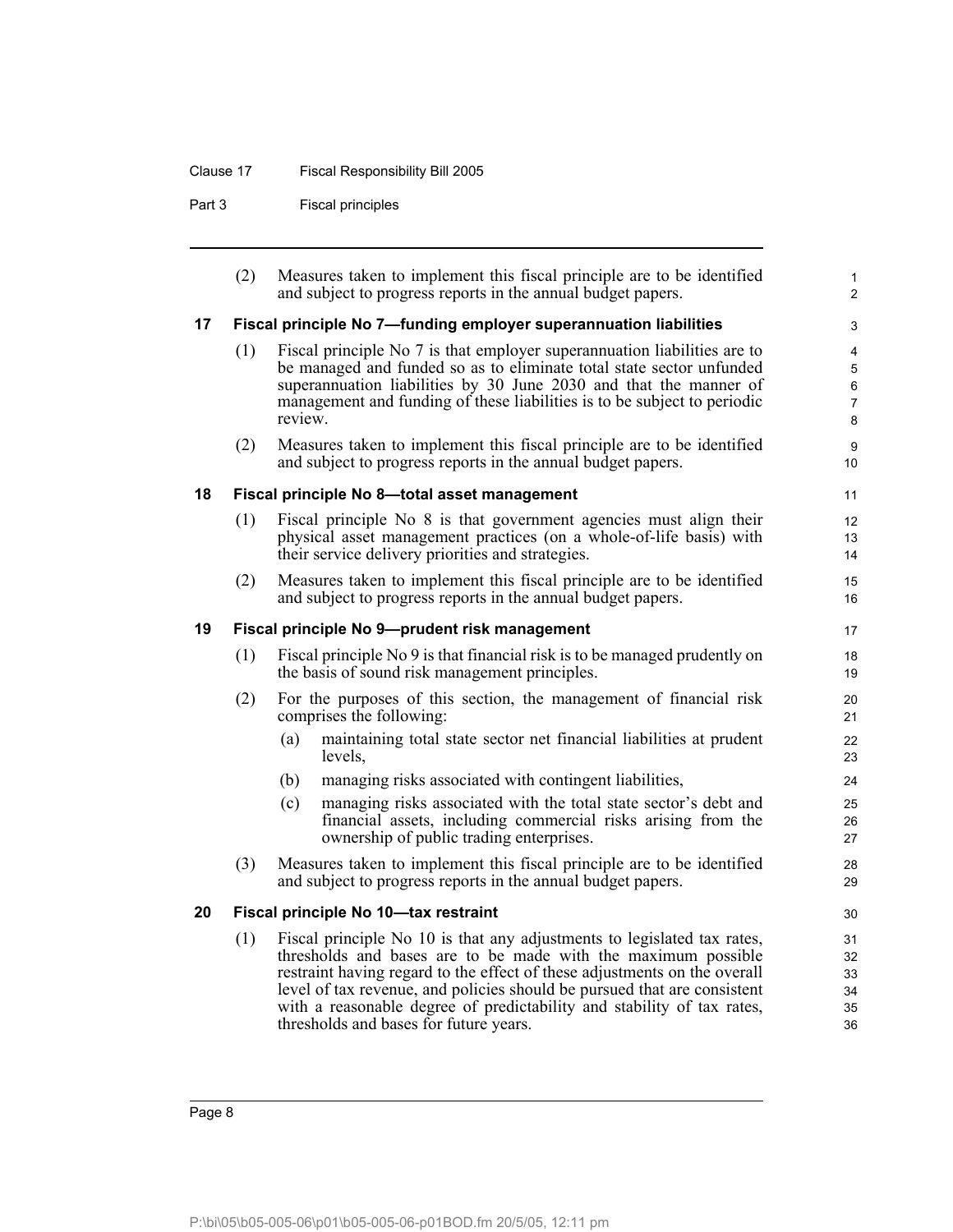| Fiscal Responsibility Bill 2005 | Clause 20 |
|---------------------------------|-----------|
| Fiscal principles               | Part 3    |
|                                 |           |

(2) The estimated impact of proposed tax policy changes in the year of implementation and, where different, in a full year, is to be reported in the budget papers.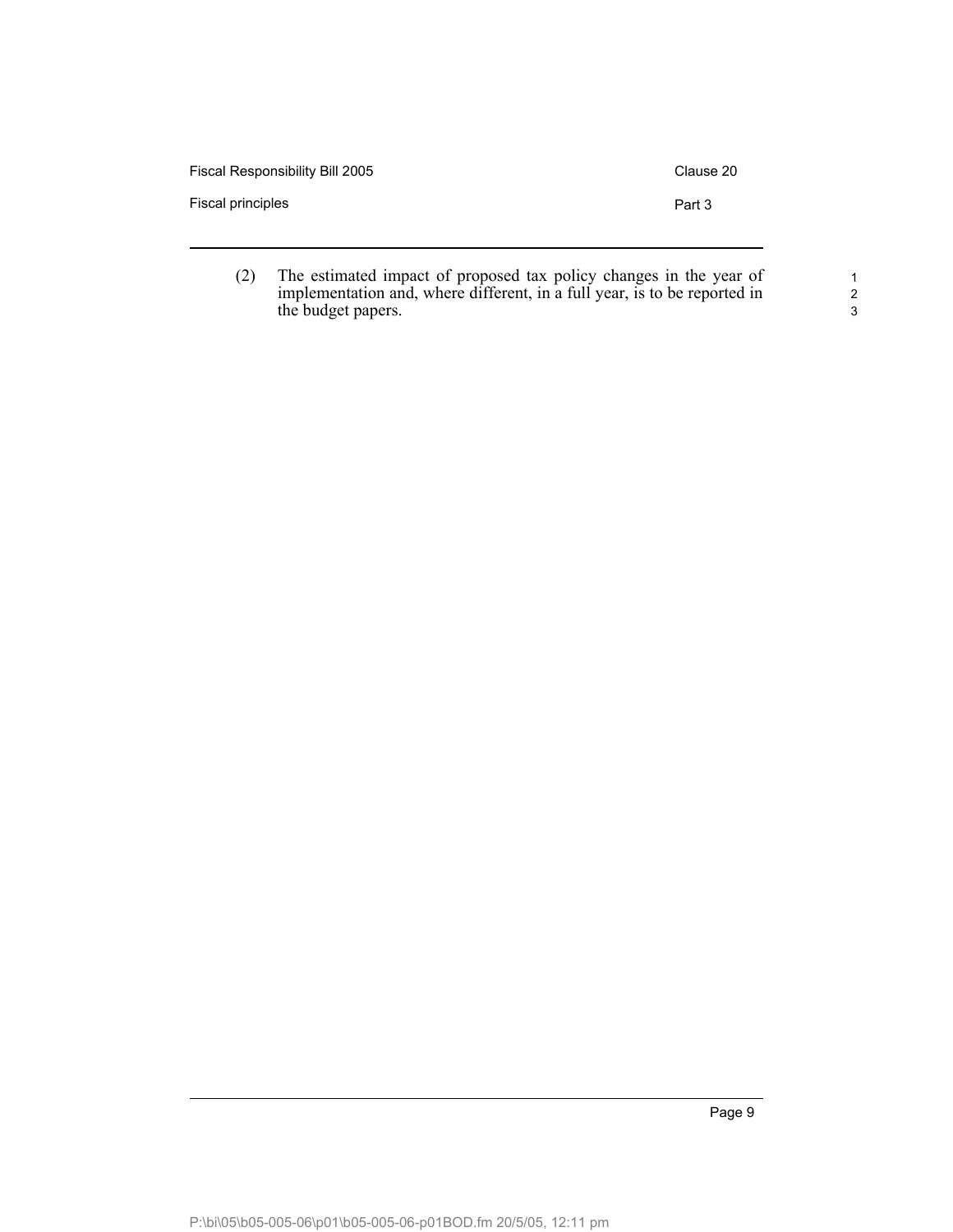Part 4 Miscellaneous

<span id="page-15-4"></span><span id="page-15-3"></span><span id="page-15-2"></span><span id="page-15-1"></span><span id="page-15-0"></span>

| Part 4 |     | <b>Miscellaneous</b>                                                                                                                                                                               | $\mathbf{1}$                            |
|--------|-----|----------------------------------------------------------------------------------------------------------------------------------------------------------------------------------------------------|-----------------------------------------|
| 21     |     | <b>Effect of Act</b>                                                                                                                                                                               | 2                                       |
|        | (1) | Nothing in this Act places on any person any obligation enforceable in<br>a court of law or administrative review body.                                                                            | $\mathsf 3$<br>4                        |
|        | (2) | Without limiting subsection $(1)$ , a failure to comply with a provision of<br>this Act:                                                                                                           | 5<br>6                                  |
|        |     | does not prevent the introduction of any Bill in, or the passage of<br>(a)<br>a Bill through, a House of Parliament or prevent assent being<br>given to any Bill, and                              | $\overline{7}$<br>8<br>$\boldsymbol{9}$ |
|        |     | does not affect the validity of any legislation, and<br>(b)                                                                                                                                        | 10                                      |
|        |     | does not affect the validity of any action taken by any public<br>(c)<br>official or agency, and                                                                                                   | 11<br>12                                |
|        |     | (d)<br>does not expose any person to civil or criminal liability.                                                                                                                                  | 13                                      |
|        | (3) | Accordingly, no court or administrative review body has jurisdiction or<br>any<br>question<br>consider<br>involving<br>compliance<br>power<br>to<br><sub>or</sub><br>non-compliance with this Act. | 14<br>15<br>16                          |
|        | (4) | This section does not apply to the other provisions of this Part or to<br>Schedule 1.                                                                                                              | 17<br>18                                |
| 22     |     | Acts not affected by this Act                                                                                                                                                                      | 19                                      |
|        |     | This Act does not affect the provisions of any of the following Acts:                                                                                                                              | 20                                      |
|        |     | Annual Reports (Departments) Act 1985                                                                                                                                                              | 21                                      |
|        |     | <b>Annual Reports (Statutory Bodies) Act 1984</b>                                                                                                                                                  | 22                                      |
|        |     | Public Authorities (Financial Arrangements) Act 1987                                                                                                                                               | 23                                      |
|        |     | Public Finance and Audit Act 1983                                                                                                                                                                  | 24                                      |
|        |     | <b>State Owned Corporations Act 1989</b>                                                                                                                                                           | 25                                      |
|        |     | Note. Within-year reporting requirements are contained in sections 6 and 8 of<br>the Public Finance and Audit Act 1983.                                                                            | 26<br>27                                |
| 23     |     | Repeal of General Government Debt Elimination Act 1995 No 83                                                                                                                                       | 28                                      |
|        |     | The General Government Debt Elimination Act 1995 is repealed.                                                                                                                                      | 29                                      |
| 24     |     | Amendment of Public Finance and Audit Act 1983 No 152                                                                                                                                              | 30                                      |
|        |     | The Public Finance and Audit Act 1983 is amended as set out in<br>Schedule 1.                                                                                                                      | 31<br>32                                |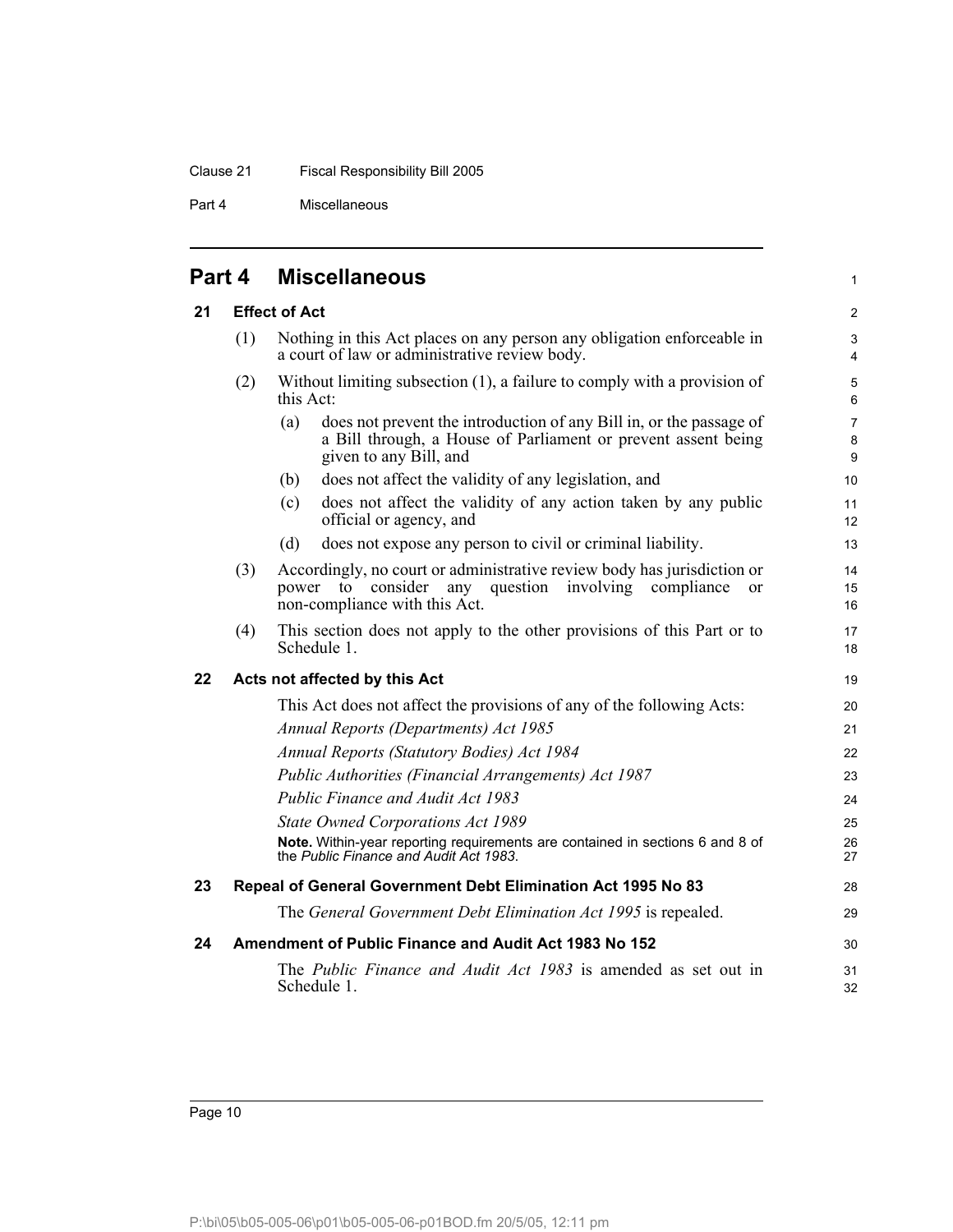| Fiscal Responsibility Bill 2005 | Clause 25 |
|---------------------------------|-----------|
| Miscellaneous                   | Part 4    |

#### <span id="page-16-0"></span>**25 Review of Act**

<span id="page-16-1"></span>**26** 

| (1) | The Treasurer is to review this Act to determine whether the policy<br>objectives of the Act remain valid and whether the terms of the Act<br>remain appropriate for securing those objectives.                                                                                          |
|-----|------------------------------------------------------------------------------------------------------------------------------------------------------------------------------------------------------------------------------------------------------------------------------------------|
| (2) | The review is to be undertaken as soon as possible after the period of<br>5 years from the date of assent to this Act.                                                                                                                                                                   |
| (3) | A report of the outcome of the review is to be tabled in each House of<br>Parliament within 12 months after the end of the period of 5 years.                                                                                                                                            |
|     | <b>Further review of Act</b>                                                                                                                                                                                                                                                             |
| (1) | As soon as possible after the period of 10 years from the date of assent<br>to this Act, the Treasurer is to review this Act to determine whether the<br>policy objectives of the Act remain valid and whether the terms of the<br>Act remain appropriate for securing those objectives. |
| (2) | A report of the outcome of the review is to be tabled in each House of<br>Parliament within 12 months after the end of that period of 10 years.                                                                                                                                          |
| (3) | If a House of Parliament is not sitting when the Treasurer seeks to<br>present the report in accordance with subsection $(2)$ , the Treasurer is to                                                                                                                                      |

present the report to the Clerk of the House concerned to be dealt with in accordance with section 63C of the *Public Finance and Audit Act 1983*.